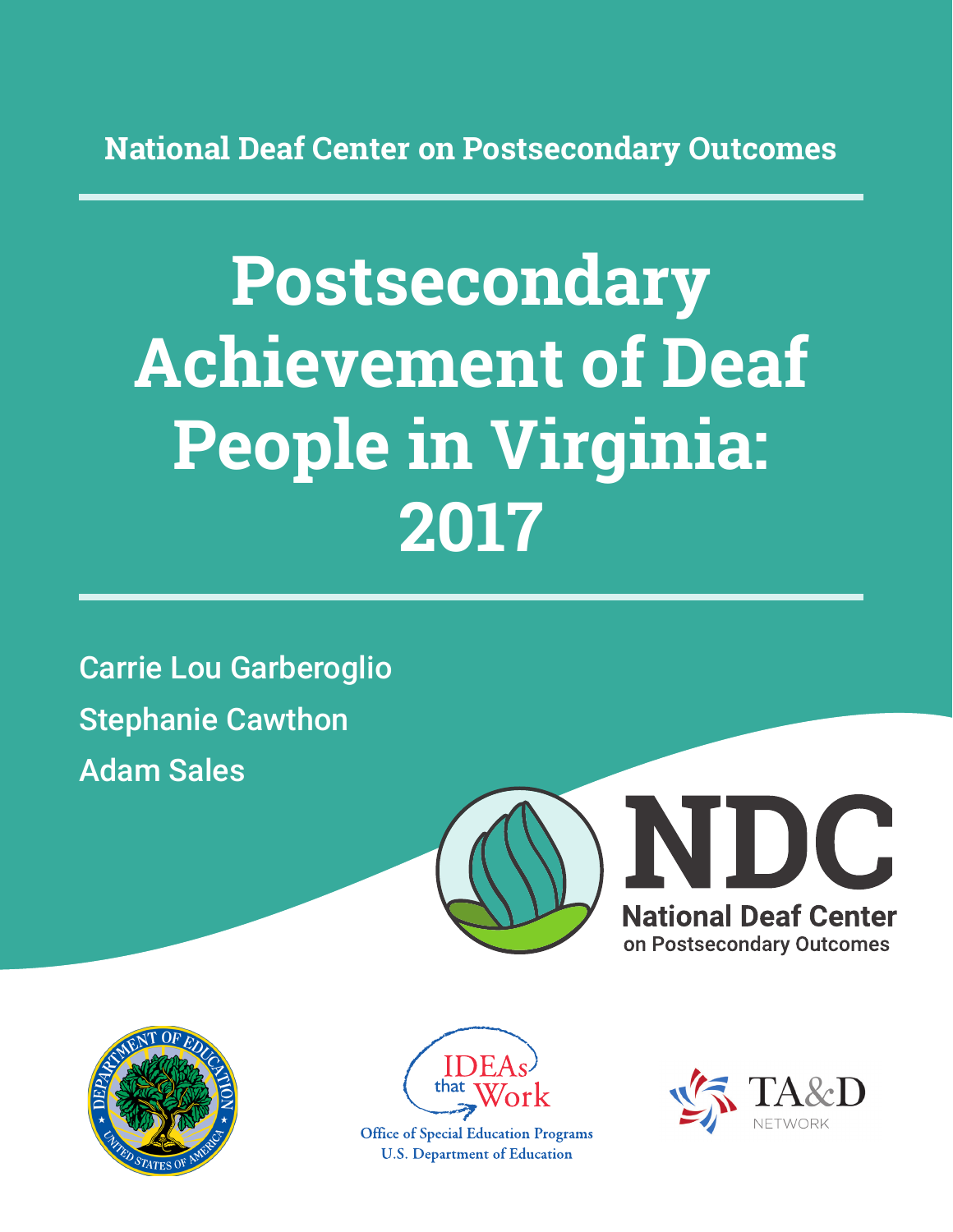This document was developed under a grant from the U.S. Department of Education, OSEP #HD326D160001. However, the contents do not necessarily represent the policy of the U.S. Department of Education, and you should not assume endorsement by the federal government.

2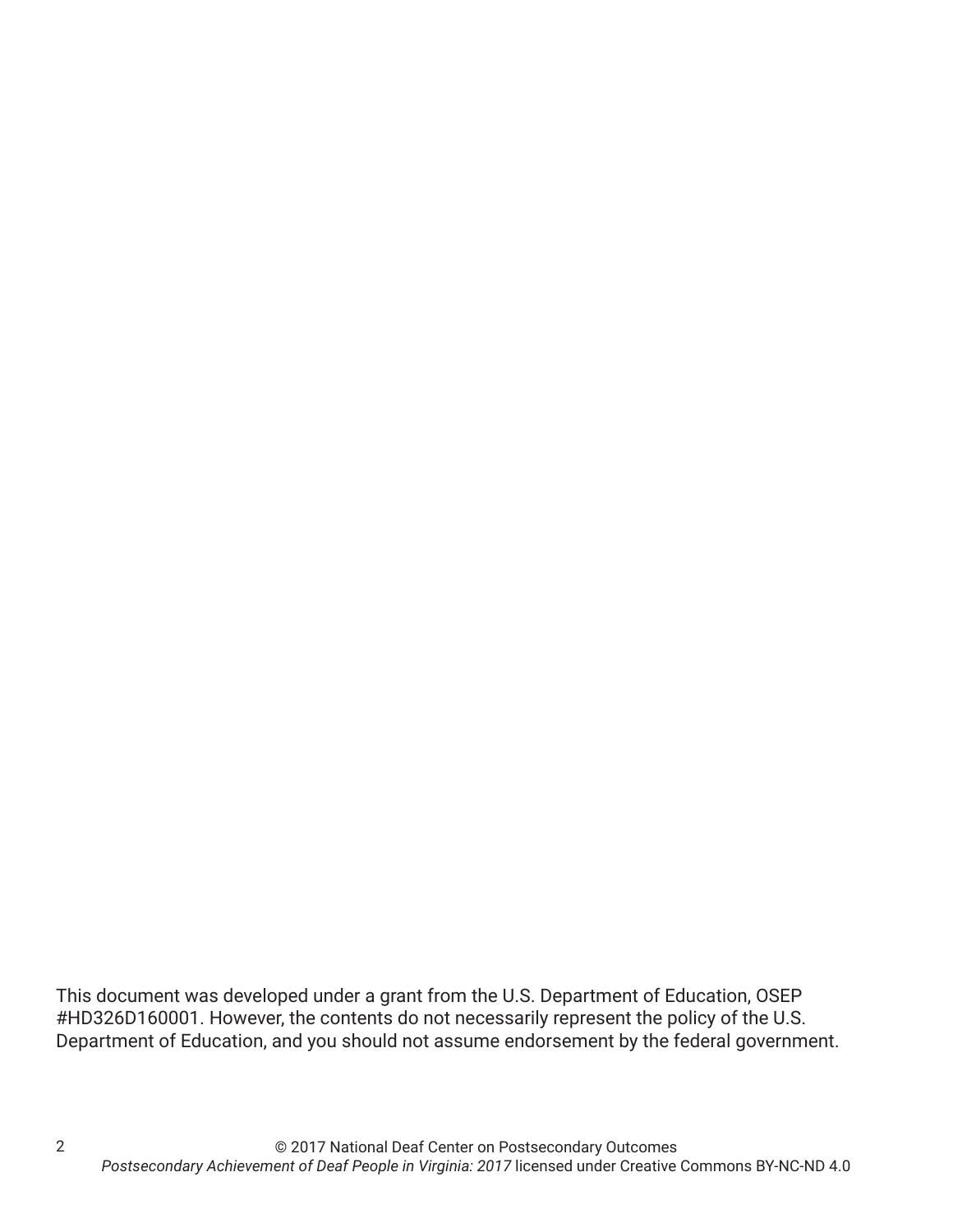Postsecondary experiences of deaf people vary widely across the nation. National reports about educational attainment and employment are available at nationaldeafcenter.org (Garberoglio, Cawthon, & Bond, 2016; Garberoglio, Cawthon, & Sales, 2017). This report provides current estimates of postsecondary achievement in Virginia. We used 5-year estimates of data from the American Community Survey (ACS), a national survey conducted by the U.S. Census Bureau, to generate the findings in this report. More information about this dataset and the analyses are shared in the Methods section at the end of this report.

## **EDUCATIONAL ATTAINMENT**

In the United States, deaf people attained lower levels of education than their hearing peers in 2015, according to national educational attainment data (Garberoglio et al., 2017). Educational attainment also varied across gender, race, and ethnicity.



In this report, we use the term *deaf* in an all-encompassing manner to include individuals who identify as Deaf, hard of hearing, hearing impaired, late deafened, and deafdisabled.

© 2017 National Deaf Center on Postsecondary Outcomes *Postsecondary Achievement of Deaf People in Virginia: 2017* licensed under Creative Commons BY-NC-ND 4.0

**In Virginia,**

**2%**

**of 25–64 year**

**olds are deaf.**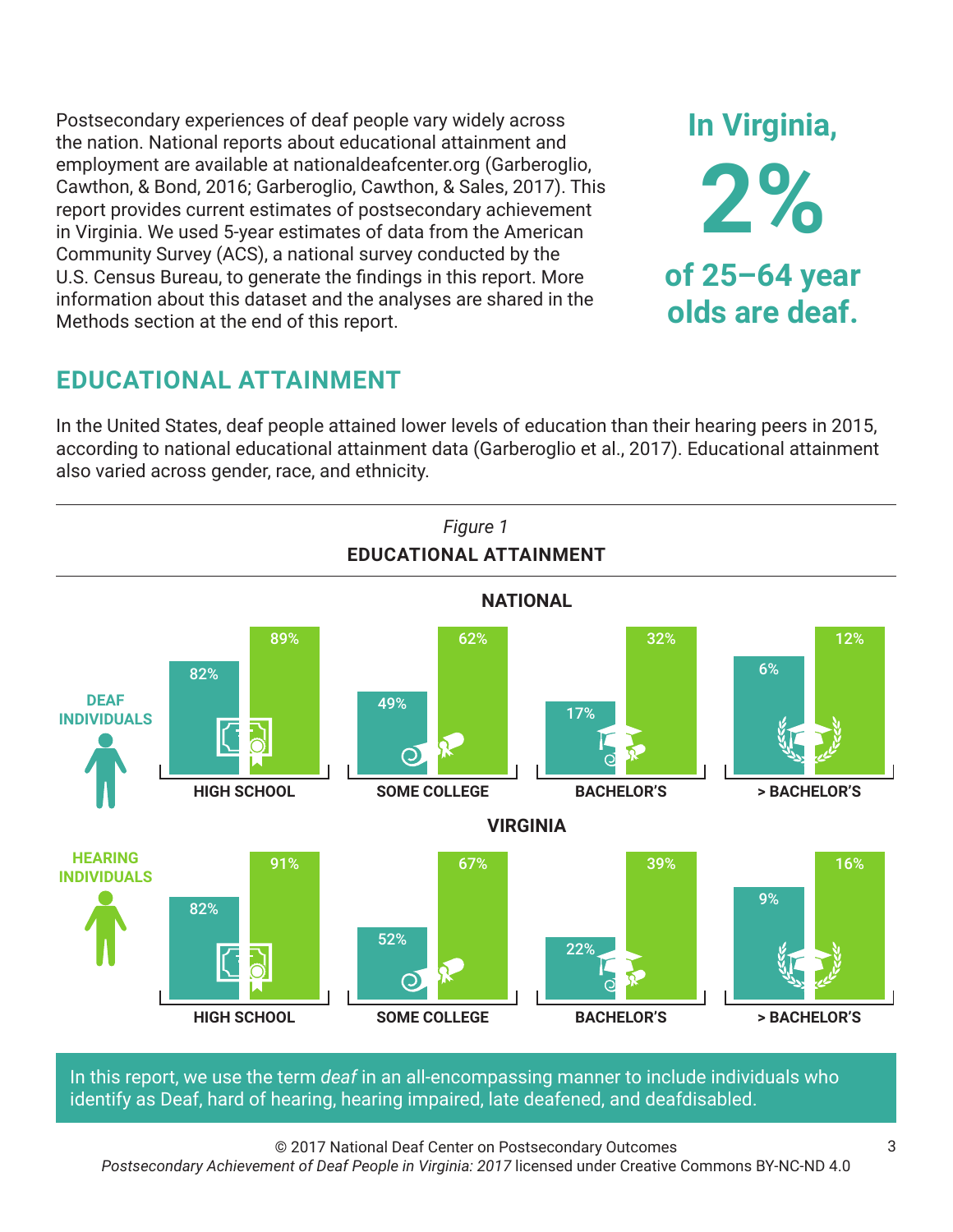#### *Figure 2*

### **EDUCATIONAL ATTAINMENT IN VIRGINIA BY GENDER**



4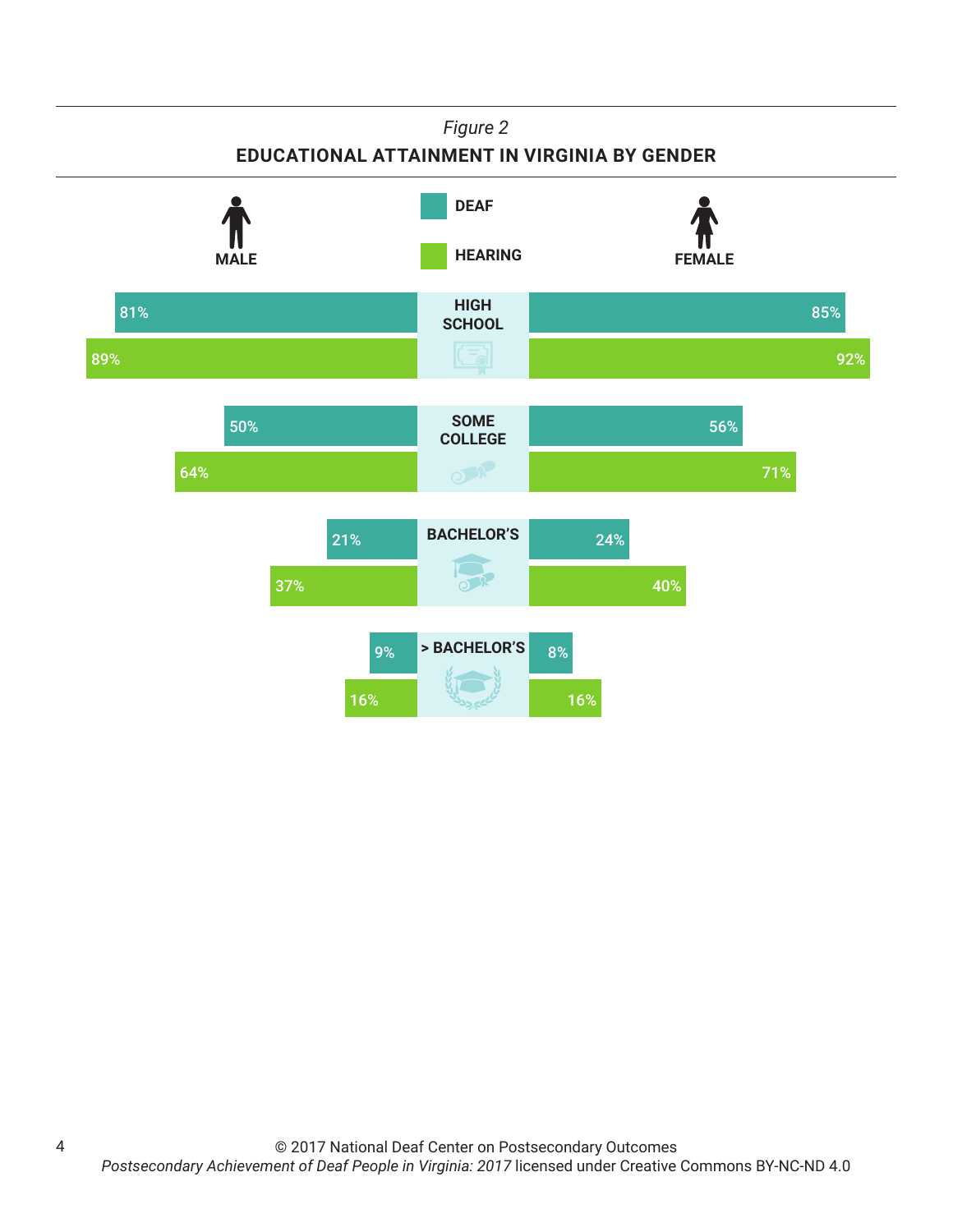#### *Figure 3*

**EDUCATIONAL ATTAINMENT IN VIRGINIA BY RACE AND ETHNICITY**



A large percentage of deaf individuals have additional disabilities, and each combination of which results in unique strengths and challenges. Educational attainment rates vary by type of disability. Across the nation, deaf individuals with any type of additional disability reported lower educational attainment levels.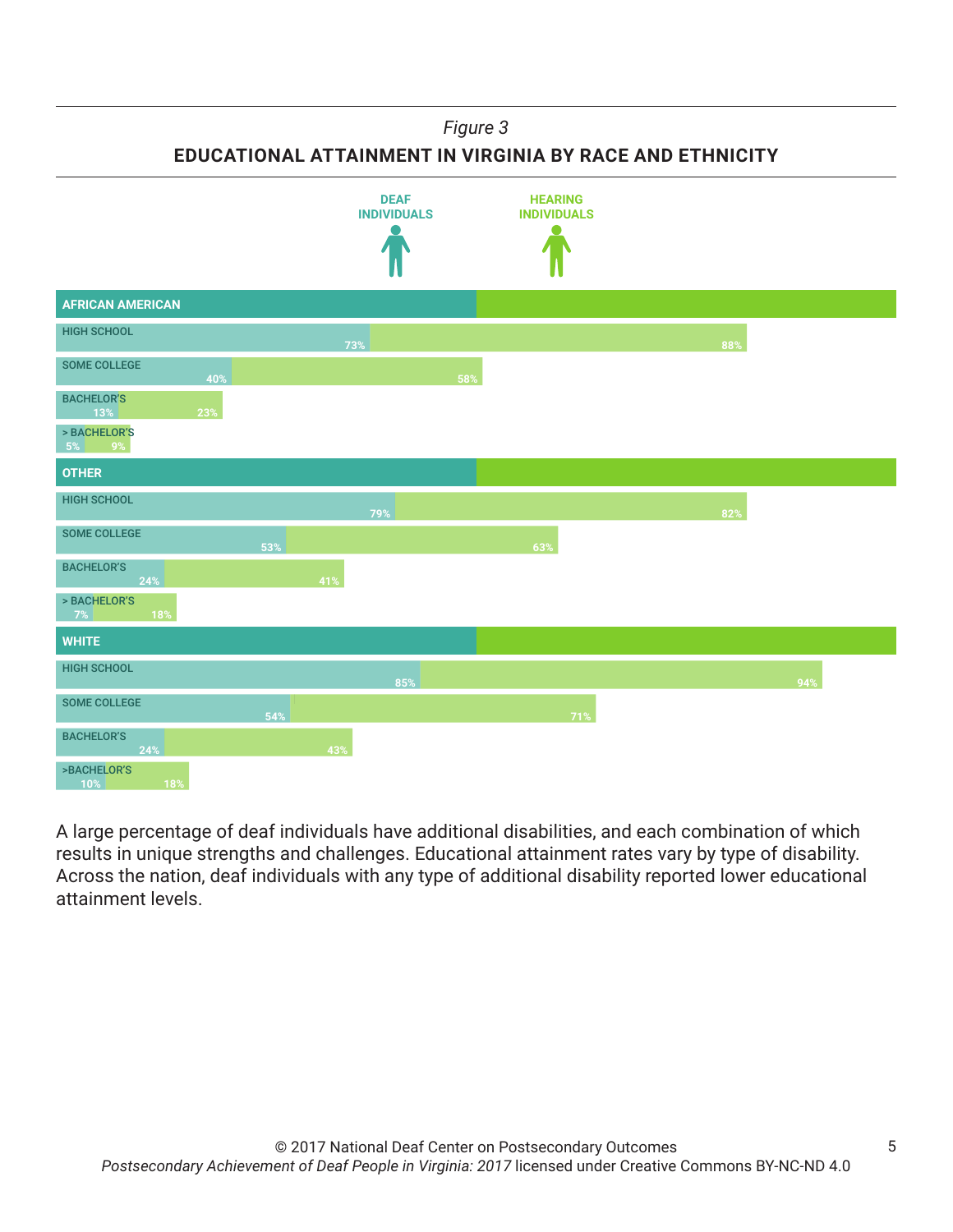## *Figure 4* **EDUCATIONAL ATTAINMENT BY DISABILITY**

|                                  | <b>HIGH</b><br><b>SCHOOL</b> | <b>SOME</b><br><b>COLLEGE</b> | <b>BACHELOR'S</b> | > BACHELOR'S |
|----------------------------------|------------------------------|-------------------------------|-------------------|--------------|
| DEAF + NO ADDITIONAL DISABILITY  | 87%                          | 57%                           | 27%               | 10%          |
| DEAF + ANY ADDITIONAL DISABILITY | 76%                          | 47%                           | 16%               | 8%           |
| <b>DEAFBLIND</b>                 | 71%                          | 39%                           | 11%               | 5%           |

## **EMPLOYMENT RATES**

National employment statistics show lower employment rates among deaf individuals. Almost half of deaf people are not in the labor force (Garberoglio, Cawthon, & Bond, 2016). Employment rates also vary by gender, race, and ethnicity.



© 2017 National Deaf Center on Postsecondary Outcomes

*Postsecondary Achievement of Deaf People in Virginia: 2017* licensed under Creative Commons BY-NC-ND 4.0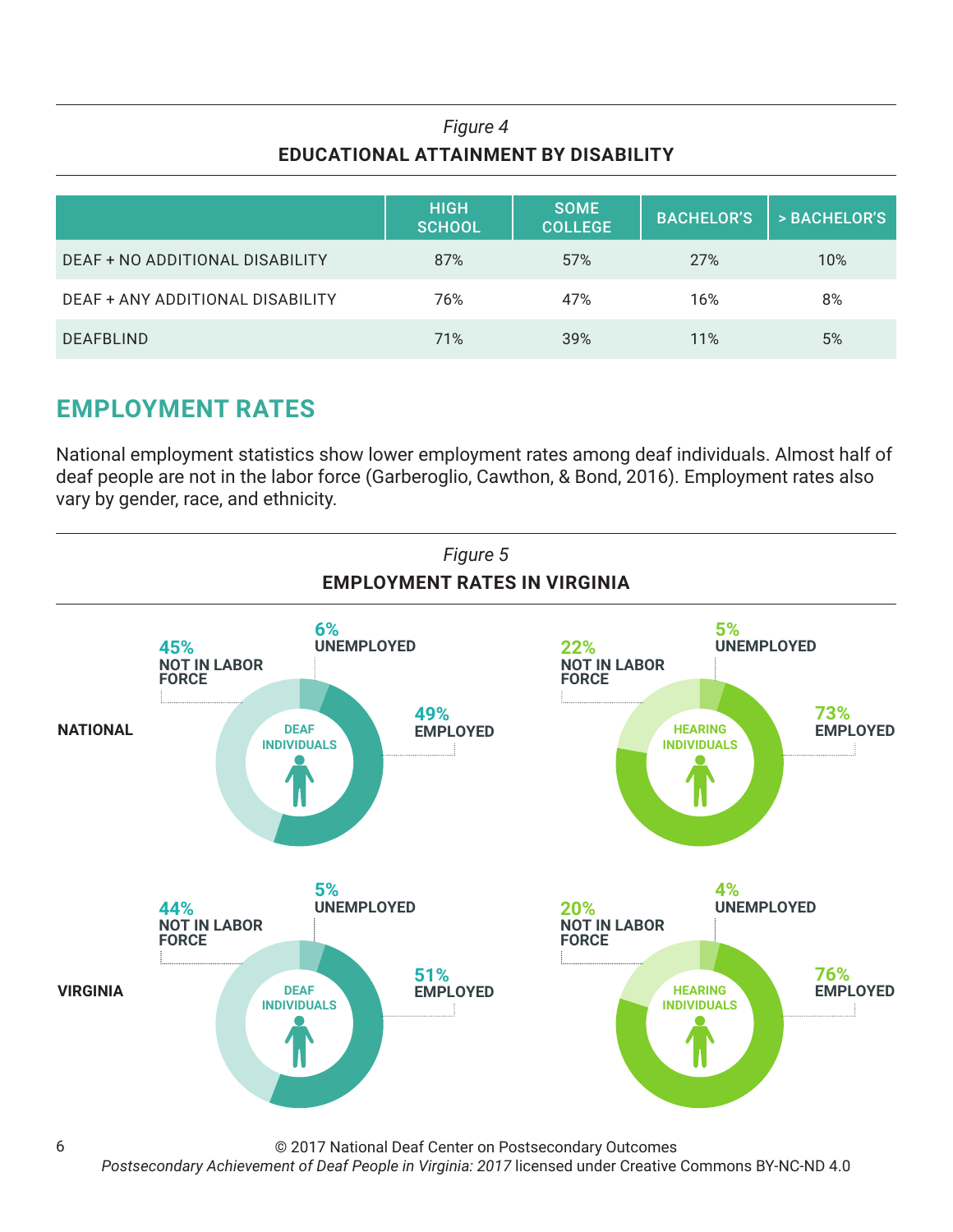



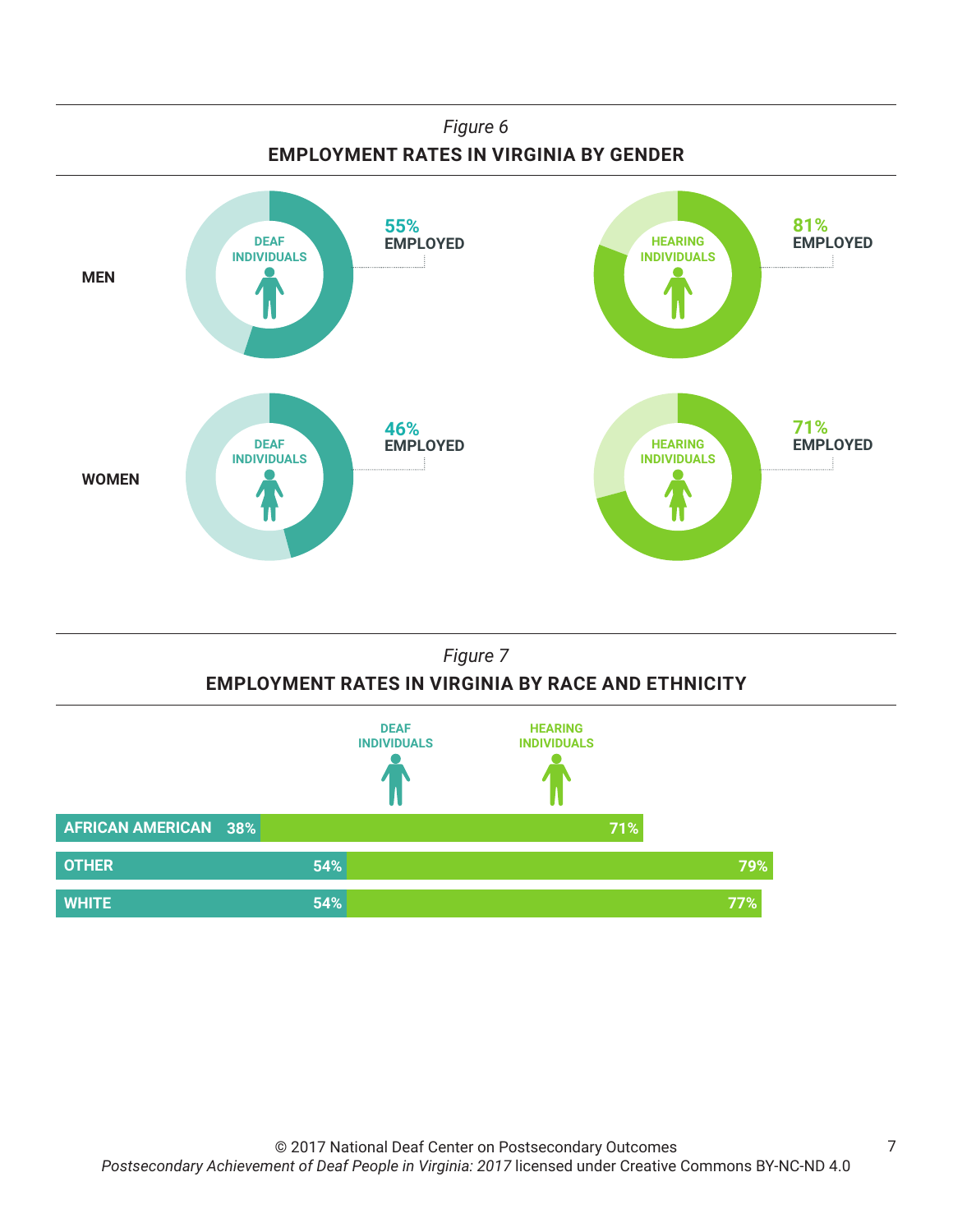## *Figure 8* **EMPLOYMENT RATES IN VIRGINIA BY DISABILITY**



# **SUPPLEMENTAL SECURITY INCOME**

Deaf individuals receive supplemental security income (SSI) benefits at different rates across the nation. 11.9% of deaf people ages 25–64 in the U.S. receive SSI benefits. In Virginia, 9.5% of deaf people receive SSI benefits.

# **EARNINGS**

National data show lower median earnings among deaf individuals who were employed full time. Earnings also vary across gender, race, ethnicity, and disability status.



© 2017 National Deaf Center on Postsecondary Outcomes

*Postsecondary Achievement of Deaf People in Virginia: 2017* licensed under Creative Commons BY-NC-ND 4.0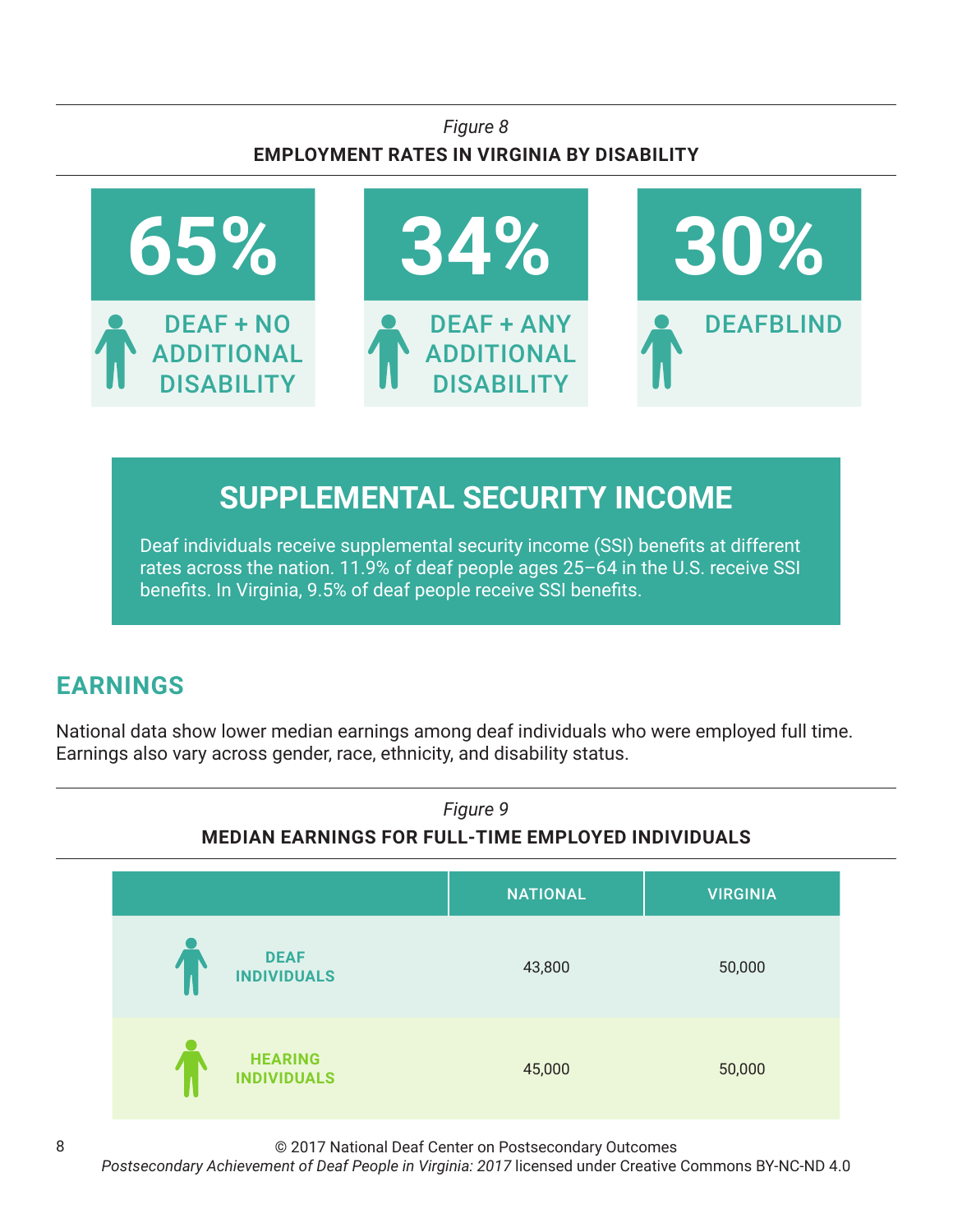*Figure 10*

**MEDIAN EARNINGS FOR FULL-TIME EMPLOYED INDIVIDUALS IN VIRGINIA BY GENDER**



*Figure 11*

**MEDIAN EARNINGS FOR FULL-TIME EMPLOYED INDIVIDUALS IN VIRGINIA BY RACE AND ETHNICITY**



*Figure 12*

**MEDIAN EARNINGS FOR FULL-TIME EMPLOYED INDIVIDUALS IN VIRGINIA BY DISABILITY**



© 2017 National Deaf Center on Postsecondary Outcomes *Postsecondary Achievement of Deaf People in Virginia: 2017* licensed under Creative Commons BY-NC-ND 4.0